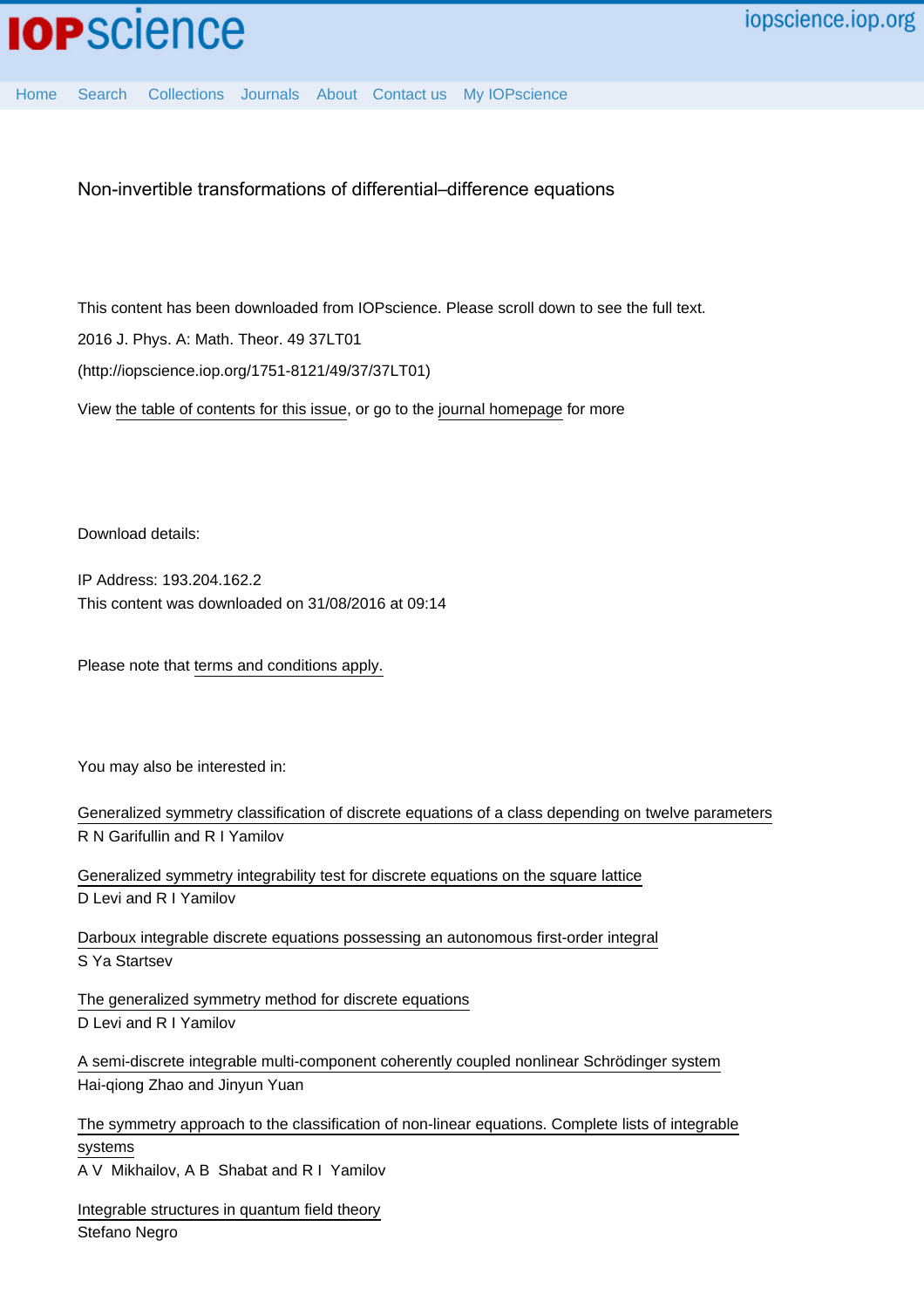J. Phys. A: Math. Theor. 49 (2016) 37LT01 (12pp) [doi:10.1088](http://dx.doi.org/10.1088/1751-8113/49/37/37LT01)/1751-8113/49/37/37LT01

**Letters** 

Journal of Physics A: Mathematical and Theoretical

Letter

# Non-invertible transformations of differential–difference equations

# **R** N Garifullin $^{1,2}$  $^{1,2}$  $^{1,2}$  $^{1,2}$ , R I Yamilov $^1$  and D Levi $^{3,4}$  $^{3,4}$  $^{3,4}$  $^{3,4}$

<span id="page-1-0"></span><sup>1</sup> Institute of Mathematics, Ufa Scientific Center, Russian Academy of Sciences, 112 Chernyshevsky Street, Ufa 450008, Russian Federation

<span id="page-1-2"></span><span id="page-1-1"></span> $^{2}$ Bashkir State University, 32 Zaki Validi Street, Ufa 450074, Russian Federation <sup>3</sup> Department of Mathematics and Physics, Roma Tre University and Sezione INFN Roma Tre, Via della Vasca Navale 84, I-00146 Rome, Italy

E-mail: [rustem@matem.anrb.ru,](mailto:rustem@matem.anrb.ru) [RvlYamilov@matem.anrb.ru](mailto:RvlYamilov@matem.anrb.ru) and [decio.levi@roma3.](mailto:decio.levi@roma3.infn.it) [infn.it](mailto:decio.levi@roma3.infn.it)

Received 20 April 2016, revised 7 July 2016 Accepted for publication 29 July 2016 Published 24 August 2016



#### Abstract

We discuss aspects of the theory of non-invertible transformations of differential–difference equations and, in particular, the notion of Miura type transformation. We introduce the concept of non-Miura type linearizable transformation and we present techniques that allow one to construct simple linearizable transformations and might help one to solve classification problems. This theory is illustrated by the example of a new integrable differential–difference equation depending on five lattice points, interesting from the viewpoint of the non-invertible transformation, which relate it to an Itoh– Narita–Bogoyavlensky equation.

Keywords: differential–difference equations, transformations, integrable equations, linearizable equations

# 1. Introduction

The generalized symmetry method uses the existence of generalized symmetries as an integrability criterion and allows one to classify certain integrable equations. Using this method, the classification problem has been solved for some important classes of Partial Differential equations (PDEs) [[21](#page-12-0), [22](#page-12-1)], of differential–difference equations [[8,](#page-11-0) [37](#page-12-2)], and of Partial Difference equations (PΔEs) [[14,](#page-11-1) [20](#page-12-3)]. Classification is usually carried out in two steps: at first one finds all integrable equations of a certain class up to (usually point) invertible

1751-8113/16/37LT01+12\$33.00 © 2016 IOP Publishing Ltd Printed in the UK 1

<span id="page-1-3"></span><sup>4</sup> Author to whom any correspondence should be addressed.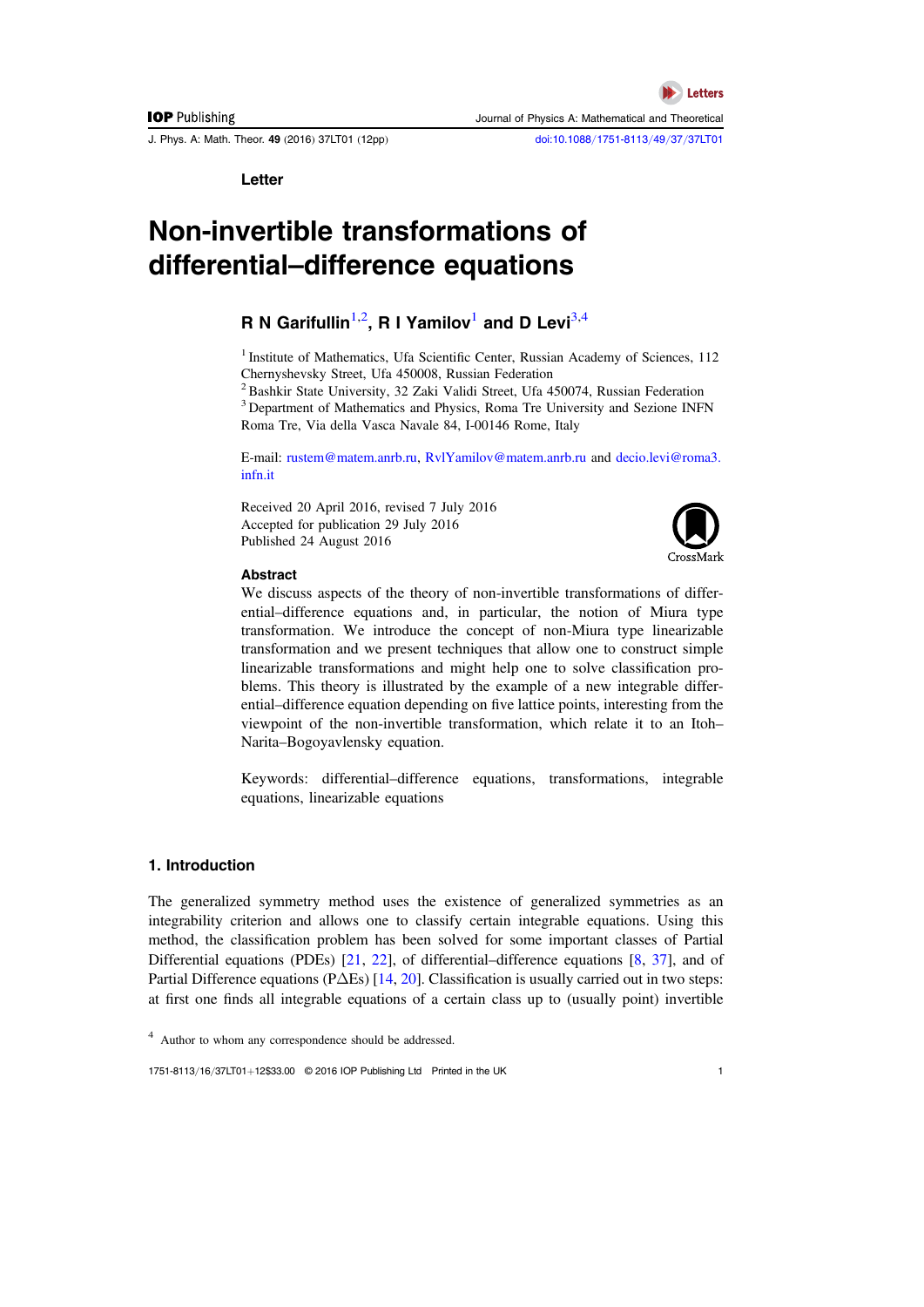

transformations, then one searches for non-invertible transformations that relate different resulting equations. For this reason, a theory of non-invertible transformations is necessary.

This is not the only integrability criterion introduced to produce integrable partial difference equations. Using the Compatibility Around the Cube technique introduced in [[9,](#page-11-2) [26,](#page-12-4) [27](#page-12-5)], Adler et al [[5](#page-11-3)] obtained a class of integrable equations on a quad graph. More results on this line of research can be found in [[6](#page-11-4), [12](#page-11-5)].

<span id="page-2-0"></span>Let us consider autonomous differential–difference equations of the form:

$$
\dot{u}_n = f(u_{n+k}, u_{n+k-1}, \dots, u_{n+m}), \quad k > m,
$$
\n(1)

where  $n \in \mathbb{Z}$  is a discrete variable,  $u_n = u_n(t)$  is the unknown function,  $\dot{u}_n$  is its derivative with respect to the continuous variable  $t$ . In  $(1)$  $(1)$  $(1)$  we can find integrable equations of Volterra type, corresponding to the case  $k = -m = 1$ . They have been well-studied and a complete list of such equations has been obtained—see e.g. the review article [[37](#page-12-2)]. In other cases only some integrable examples are known [[1,](#page-11-6) [7,](#page-11-7) [10](#page-11-8), [11](#page-11-9), [14](#page-11-1), [23,](#page-12-6) [28](#page-12-7)].

<span id="page-2-3"></span>Let us consider the existence of explicit in one direction non-invertible transformations of the form:

$$
v_n = \phi(u_{n+q}, u_{n+q-1}, ..., u_{n+s}), \quad +\infty > q > s > -\infty,
$$
\n(2)

<span id="page-2-4"></span>which relate two equations of the form ([1](#page-2-0)). An example of such a transformation is provided by the following well-known relation [[32](#page-12-8)]

$$
v_n = (1 + u_n)(1 - u_{n+1}),
$$
\n(3)

which transforms the modified Volterra equation

$$
\dot{u}_n = (1 - u_n^2)(u_{n+1} - u_{n-1})\tag{4}
$$

<span id="page-2-5"></span>into the Volterra one

$$
\dot{v}_n = v_n (v_{n+1} - v_{n-1}). \tag{5}
$$

<span id="page-2-1"></span>This is a discrete analogue of the Miura transformation [[24](#page-12-9)]

$$
v = u_x - u^2,\tag{6}
$$

which relates the Kortevege-de Vries (KdV) equation to the modified KdV one:

$$
v_t = v_{xxx} + 6vv_x
$$
,  $u_t = u_{xxx} - 6u^2u_x$ ,

where the indices t and x denote t- and x-derivatives. The Miura transformation  $(6)$  $(6)$  $(6)$  is locally non-invertible.

<span id="page-2-2"></span>Differential substitutions in the class  $v = \phi(u, u_x)$  of Miura type for evolutionary scalar PDEs have been classified by Startsev [[30](#page-12-10)] and are, up to point transformations

$$
v = u_x
$$
,  $v = u_x + u^2$ ,  $v = u_x + e^u$ ,  $v = u_x + e^u + e^{-u}$ , (7)

see also [[31,](#page-12-11) [35](#page-12-12)]. The first of the differential substitutions presented by Startsev in ([7](#page-2-2)) is in effect a potentiation, locally non-invertible, but whose inverse is given by an integration. Transformations involving potentiations and point transformations can be very involved and sometimes difficult to distinguish from Miura transformations.

The notion of Miura type transformation on the lattice is more complicated, not yet well understood, and it is difficult to decide whether a given transformation is of Miura type. Sometimes in the literature complicated transformations ([2](#page-2-3)) are called of Miura type even if their inversion requires just discrete potentiations. On the other hand, there are simple noninvertible transformations that look of Miura type.

To be able to define a Miura type transformation on the lattice we introduce and discuss the rather wide concept of linearizable transformation not of Miura type. We also present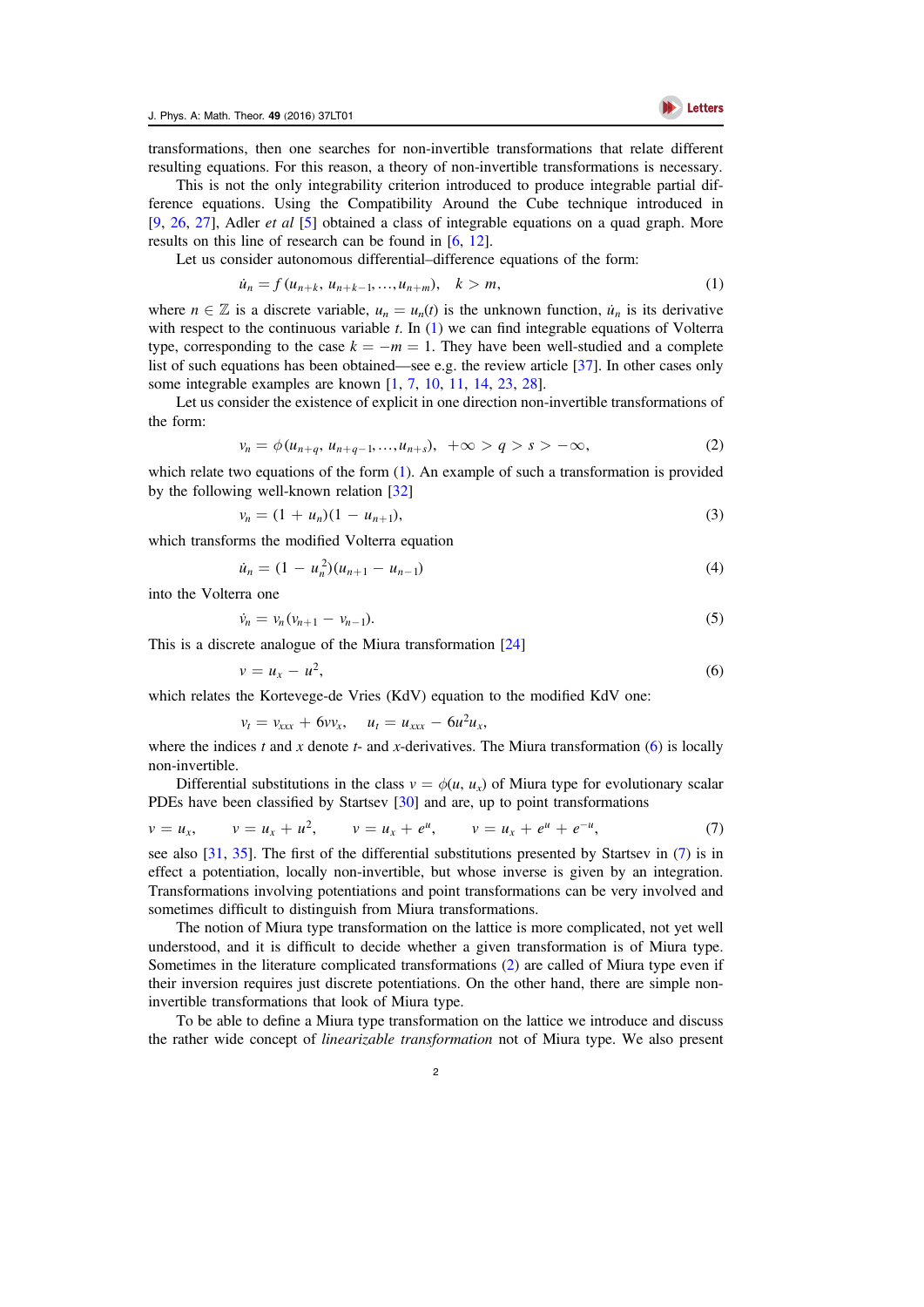

<span id="page-3-0"></span>some techniques to construct simple linearizable transformations which help us to solve the problem of recognizing Miura type transformations.

In this paper we consider an example which belongs to the class ([1](#page-2-0)) with  $k = -m = 2$ ,

$$
\dot{u}_n = f(u_{n+2}, u_{n+1}, u_n, u_{n-1}, u_{n-2}). \tag{8}
$$

Equations of this form ([8](#page-3-0)) are currently relevant, as their Bäcklund transformations are completely discrete partial difference equations [[1,](#page-11-6) [14](#page-11-1), [17](#page-12-13), [18,](#page-12-14) [23](#page-12-6), [28](#page-12-7)] whose classification is very difficult to perform. Study of equations ([8](#page-3-0)) is in progress, see e.g. [[2](#page-11-10)–[4](#page-11-11), [13](#page-11-12)].

<span id="page-3-1"></span>Let us consider here the equation

$$
\dot{u}_n = (u_{n+1} - u_n)(u_n - u_{n-1}) \left( \frac{u_{n+2}}{u_{n+1}} - \frac{u_{n-2}}{u_{n-1}} \right).
$$
\n(9)

<span id="page-3-3"></span>It has been found by generalized symmetry classification of some particular cases of ([8](#page-3-0)). Currently this classification is in progress, see  $[13]$  $[13]$  $[13]$ . It turns out that  $(9)$  $(9)$  $(9)$  is transformed by

$$
v_n = u_{n+1} + u_{n-1} - u_n - u_{n+1}u_{n-1}/u_n \tag{10}
$$

<span id="page-3-6"></span>into the equation

$$
\dot{v}_n = v_n (v_{n+2} + v_{n+1} - v_{n-1} - v_{n-2}), \tag{11}
$$

a well-known integrable equation of the Itoh–Narita–Bogoyavlensky class ([8](#page-3-0)) [[10,](#page-11-8) [16](#page-11-13), [25](#page-12-15)].

In section [2](#page-3-2) we will present the notions of Miura type and linearizable transformations and present some techniques to construct simple linearizable transformations. Then in section [3](#page-10-0) we will apply our results to the case of  $(10)$  $(10)$  $(10)$ , showing that it is linearizable and, therefore, not of Miura type. Section [4](#page-10-1) is devoted to some concluding remarks.

#### <span id="page-3-2"></span>2. Theory

In this section we discuss the notions of Miura type and linearizable transformations and present some techniques necessary to the construction of simple linearizable transformations.

#### 2.1. Miura type and linearizable transformations

The Miura transformation  $(6)$  $(6)$  $(6)$  is a Riccati equation if we consider  $(6)$  as an equation for the unknown function  $u$  with  $v$  a given function. As is known, the Riccati equation with  $x$ dependent coefficients cannot be solved by quadrature, i.e. by a simple integration. Inversion of the discrete Miura transformation ([3](#page-2-4)) is also equivalent to solving the discrete Riccati equation [[15](#page-11-14)]. From our point of view, Miura type transformations must be of the same type, i.e. their inversion is somehow reduced to solving a Riccati equation with  $x$ -dependent coefficients and cannot be done by a simple integration.

<span id="page-3-4"></span>On the other hand, in case of KdV type partial differential equations, we find many transformations of the form

$$
v = \phi(u, u_x, u_{xx}, \ldots), \tag{12}
$$

which are a superposition of point transformations  $v = \psi(u)$  and a potentiation  $v = u_x$ . In this case finding  $u$  in ([12](#page-3-4)) is reduced to integrations.

<span id="page-3-5"></span>In the case of Volterra type equations ([1](#page-2-0)) with  $k = -m = 1$ , many transformations of the form of ([2](#page-2-3)) are superpositions [[37](#page-12-2)] of linear transformations of the form

$$
v_n = u_{n+1} - u_n, \qquad v_n = u_{n+1} + u_n \tag{13}
$$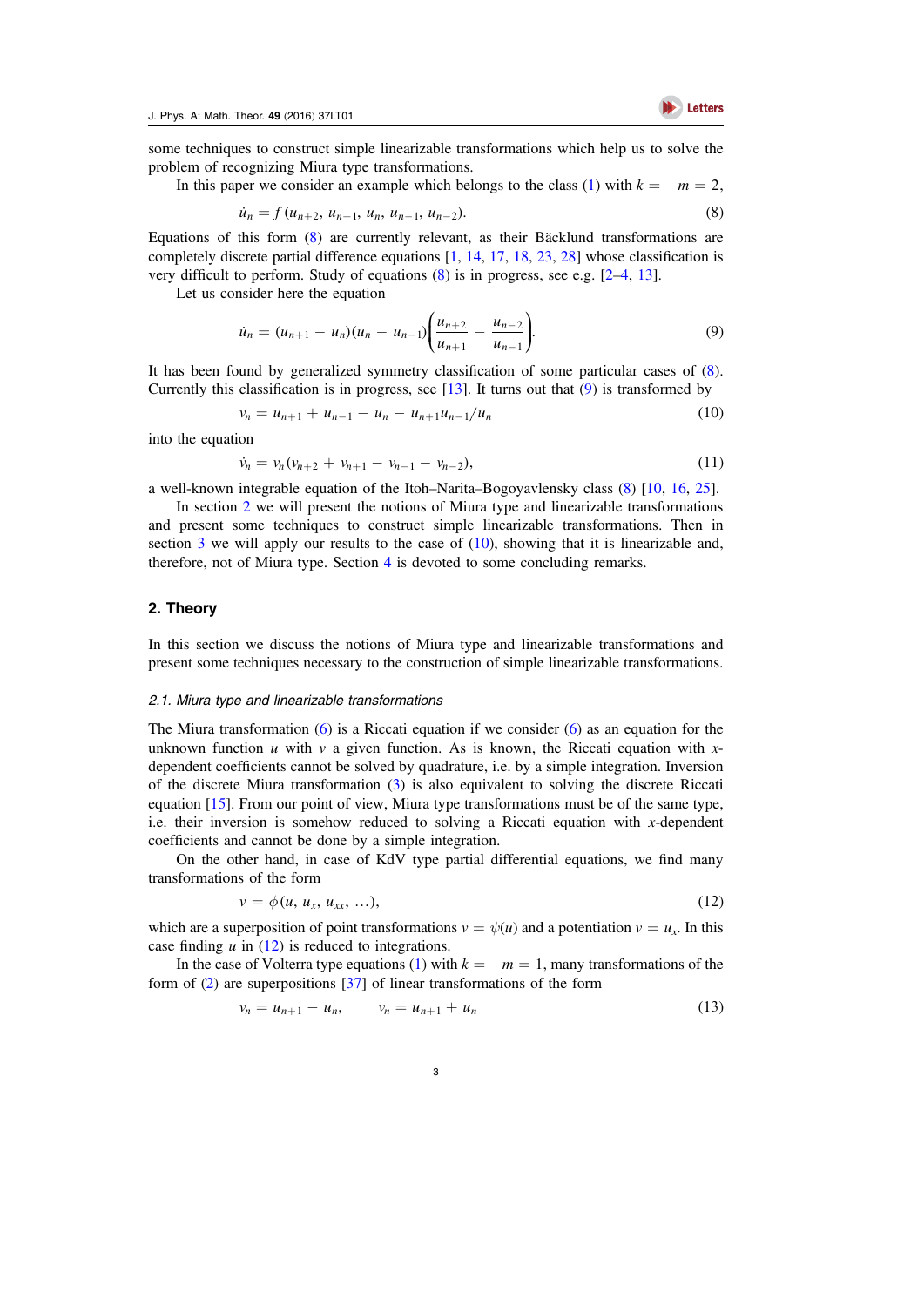<span id="page-4-0"></span>which are solved by a summation, a *discrete potentiation* and point transformations as  $v_n = \psi$  $(u_n)$ . Transformations of the form

$$
v_n = u_{n+1}u_n, \qquad v_n = u_{n+1}/u_n \tag{14}
$$

are also obviously transformed into equations of the form ([13](#page-3-5)), as

$$
v_n = (\exp \circ (T \pm 1) \circ \log u_n,
$$

where T is the shift operator  $Th_n = h_{n+1}$ . So ([14](#page-4-0)) are solved by a summation and point transformations. Thus, in these cases, finding the unknown function  $u_n$  is reduced to solving a number of linear equations with constant coefficients, i.e. it contains discrete potentiations and point transformations.

Let us pass to the general case of  $(1)$  $(1)$  $(1)$  and the non-invertible transformations  $(2)$  $(2)$  $(2)$ . We see that such transformations are explicit in one direction. If an equation  $A$  is transformed into  $B$ by a transformation  $(2)$  $(2)$  $(2)$ , we will say that this transformation has the *direction* from A to B and we will write  $A \rightarrow B$  as in this direction it is explicit.

<span id="page-4-1"></span>In the general case  $(1)$  $(1)$  $(1)$  let us consider the most general form of *linear transformations* 

$$
v_n = \nu_k u_{n+k} + \nu_{k-1} u_{n+k-1} + \dots + \nu_m u_{n+m} + \nu, \quad k > m,
$$
 (15)

with constant coefficients. Then we can introduce the following definition:

<span id="page-4-3"></span>**Definition [2](#page-2-3).1.** A transformation of the form (2) is called *linearizable* if it can be represented as a superposition of linear transformations ([15](#page-4-1)) and point transformations  $v_n = \psi(u_n)$ . In this superposition we allow linear transformations acting in different directions.

The linearizable transformation so defined is decomposed into linear transformations (up to point ones) and thus *it is not of Miura type*. In an example below we will show in  $(51)$  $(51)$  $(51)$  that a decomposition of the transformation  $A \rightarrow B$  of the form ([2](#page-2-3)) is possible

$$
A \leftarrow C \rightarrow D \rightarrow B,
$$

and it consists of transformations acting in different directions.

There are two other representations for linearizable transformations that may sometimes be useful. For complex constants and functions entering in the transformations we can represent  $(15)$  $(15)$  $(15)$  as:

$$
v_n - \nu = \nu_k (T - \eta_1)(T - \eta_2) \dots (T - \eta_{k-m+1}) T^m u_n.
$$

<span id="page-4-2"></span>So, any linearizable transformation is a superposition of elementary transformations of the form:

$$
v_n = \psi(u_n), \quad v_n = (T - \eta)u_n, \quad v_n = T^m u_n. \tag{16}
$$

The second of the transformations presented in ([16](#page-4-2)) can be simplified further as

$$
v_n = (T - \eta)u_n = \eta^{n+1}(T - 1)\eta^{-n}u_n,
$$

i.e. it can be reduced to a superposition of transformations of the form:

$$
v_n = \eta u_n, \quad v_n = \alpha^n u_n, \quad v_n = (T - 1)u_n.
$$

In conclusion any linearizable transformation is reduced, up to a shift, to a combination of autonomous point transformations, elementary non-autonomous point transformations and only one concrete non-invertible linear transformation solvable by discrete potentiation.

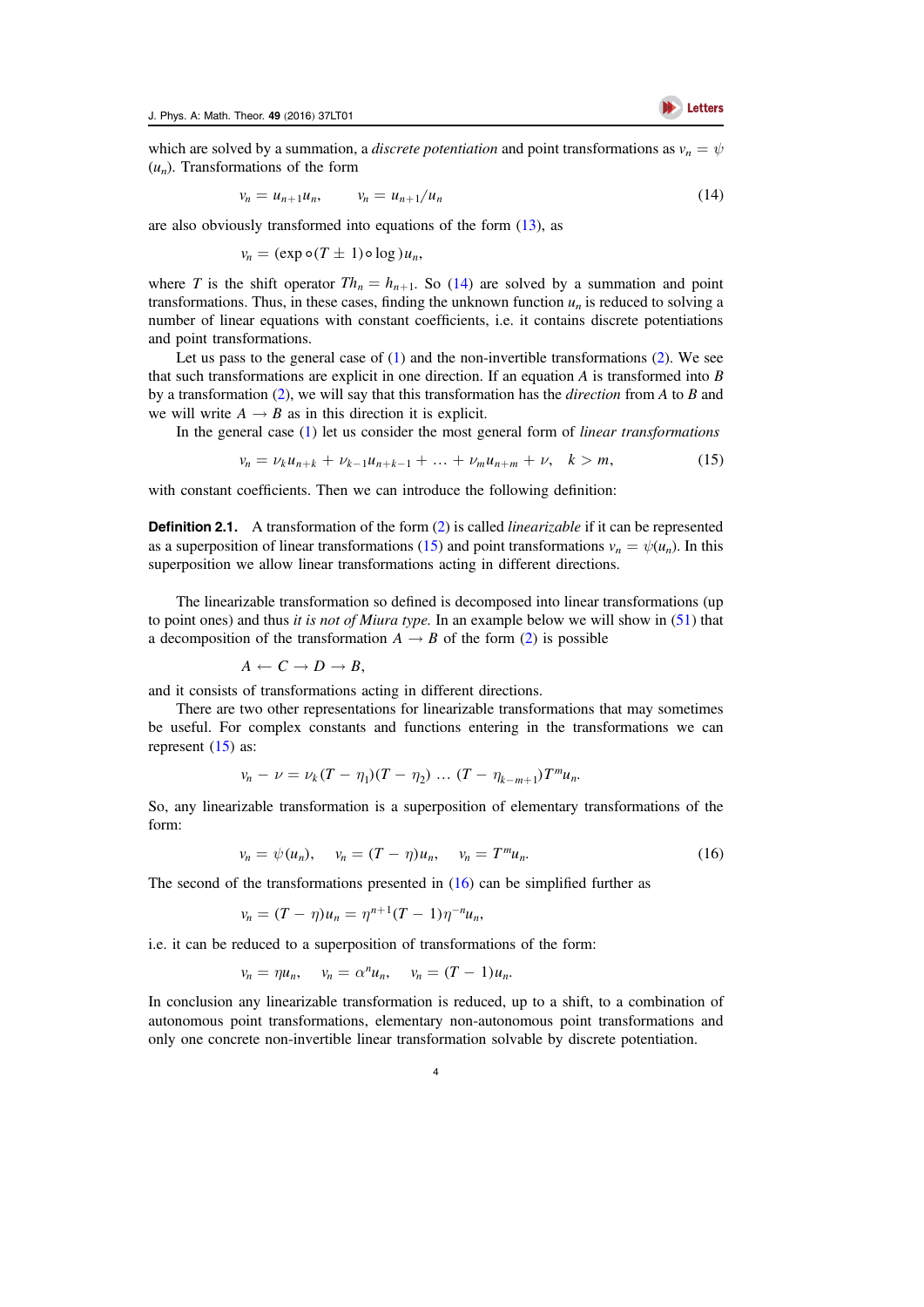

<span id="page-5-0"></span>Let us consider as an example the equation

$$
\dot{u}_n = (u_n^2 + au_n)(u_{n+2}u_{n+1} - u_{n-1}u_{n-2}),
$$
\n(17)

<span id="page-5-1"></span>with a constant. Equation ([17](#page-5-0)) is transformed into ([11](#page-3-6)) by the transformation

$$
v_n = (u_n + a)u_{n+1}u_{n+2}.\tag{18}
$$

When  $a = 0$  the transformation ([18](#page-5-1)) is linearizable, as it is analogous to ([14](#page-4-0)):

$$
v_n = (\exp \circ (T^2 + T + 1) \circ \log u_n).
$$

In the case when  $a = 0$  ([17](#page-5-0)) is a well-known modification of ([11](#page-11-9)), see e.g. [11].

<span id="page-5-2"></span>The ambiguity in the use of the wording *Miura transformation* is present in many researches in this field. For example in [[23](#page-12-6)] the transformation

$$
v_n = \frac{1}{u_{n+1}u_n u_{n-1} - 1} \tag{19}
$$

is called a Miura tranformation. However, up to a point transformation and a shift, ([19](#page-5-2)) coincides with ([18](#page-5-1)) with  $a = 0$ .

In case  $a = 1$ , ([17](#page-5-0)) and the transformation ([18](#page-5-1)) are considered in [[7,](#page-11-7) [23](#page-12-6)]. It is shown in [[7](#page-11-7)] that the transformation ([18](#page-5-1)) is an analogue, from the viewpoint of the L− A pair, to ([3](#page-2-4)) and therefore it is a transformation of Miura type.

<span id="page-5-3"></span>There is the following analogy between the discrete transformations  $(3)$  $(3)$  $(3)$ ,  $(18)$  $(18)$  $(18)$  and the Miura transformation  $(6)$  $(6)$  $(6)$ . It is known that the Riccati equation  $(6)$  can be rewritten by using the transformation  $u = -z_x/z$  as a second order homogeneous linear equation with a nonconstant coefficient v:

$$
z_{xx} + vz = 0. \tag{20}
$$

In case of ([3](#page-2-4)) we introduce  $z_n$  by the definition  $u_n = 1 - z_n/z_{n+1}$  and obtain a discrete linear equation of the same type as ([20](#page-5-3)):

$$
v_n z_{n+2} - 2z_{n+1} + z_n = 0.
$$

Equation ([18](#page-5-1)) with  $a = 1$  can be written in terms of  $z_n$ , by the definition  $u_n = z_n/z_{n+1}$ . Equation ([18](#page-5-1)) with  $a = 1$  then takes the form of a third order linear discrete equation:

$$
v_n z_{n+3} - z_{n+1} - z_n = 0.
$$

So the transformation ([18](#page-5-1)) with  $a = 1$  is not linearizable, in the sense of definition [2.1.](#page-4-3)

As far we know, the equations produced by linearizable transformations and Miura type transformations do not have essentially different properties. There is, however, a difference in the ease of the construction of solutions by using these different types of transformations. In case of a linearizable transformation, one get solutions of a modified equation by solving a number of linear problems while in case of a Miura type transformation we have to solve a Riccati equation.

We do not know of any algorithmic way to establish the nature of a given non-invertible lattice transformation, i.e. to distinguish linearizable and Miura type transformations. We can only assert that a transformation is not of Miura type if we manage to show that it is linearizable.

#### 2.2. Linearizable transformations, point symmetries and conservation laws

<span id="page-5-4"></span>In this subsection we will explain how to construct simple autonomous linearizable according to definition [2.1](#page-4-3)—transformations of the form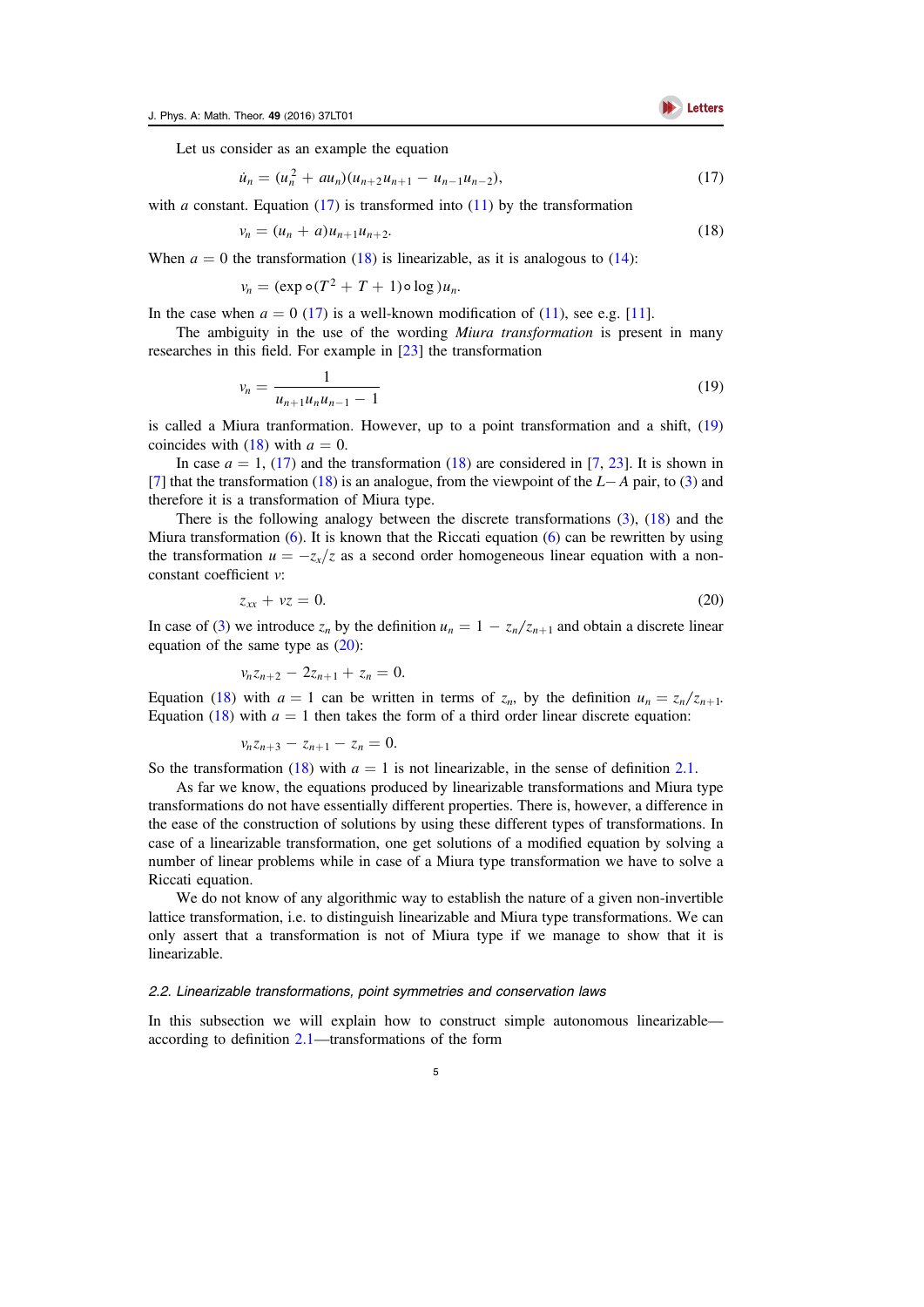J. Phys. A: Math. Theor. 49 (2016) 37LT01

$$
\bigotimes \text{ Letters}
$$

 $v_n = \phi(u_{n+1}, u_n)$  (21)

by using point symmetries and conservation laws. This result may be useful in solving classification problems and will allow us to analyze in detail in the case of example ([9](#page-3-1)) the transformation ([10](#page-3-3)). In the case of KdV type partial differential equations, such a theory exists, see e.g. [[29](#page-12-16)]. For both partial differential and differential–difference equations a different theory for the construction of non-invertible transformations, in particular of Miura type, has been developed in [[34](#page-12-17)–[36](#page-12-18)].

<span id="page-6-0"></span>For an equation of the form ([1](#page-2-0)) we can describe all non-autonomous point symmetries of the form

$$
\partial_{\tau}u_n = \sigma_n(u_n), \quad \sigma_n(u_n) \neq 0, \ \forall n
$$
\n(22)

<span id="page-6-3"></span>by solving the determining equation:

$$
\sigma'_n(u_n)f = \sum_{j=m}^k \frac{\partial f}{\partial u_{n+j}} \sigma_{n+j}(u_{n+j}),\tag{23}
$$

where by a ' we mean the derivative of the function with respect to its argument. If we introduce the point transformation:

$$
\hat{u}_n = \eta_n(u_n), \quad \eta'_n(u_n) = \frac{1}{\sigma_n(u_n)},
$$

<span id="page-6-2"></span>then the point symmetry  $(22)$  $(22)$  $(22)$  turns into

$$
\partial_{\tau}\hat{u}_n = 1 \tag{24}
$$

<span id="page-6-1"></span>and ([1](#page-2-0)) into an equation of the form:

$$
\partial_t \hat{u}_n = \hat{f}_n (\hat{u}_{n+k}, \hat{u}_{n+k-1}, \dots, \hat{u}_{n+m}). \tag{25}
$$

<span id="page-6-4"></span>As ([25](#page-6-1)) admits the symmetry ([24](#page-6-2)) the determining equation ([23](#page-6-3)) reduces to

$$
\sum_{j=m}^{k} \frac{\partial \hat{f}_n}{\partial \hat{u}_{n+j}} = 0.
$$
\n(26)

This shows that

$$
\hat{f}_n = g_n(\hat{u}_{n+k} - \hat{u}_{n+k-1}, \hat{u}_{n+k-1} - \hat{u}_{n+k-2}, \ldots, \hat{u}_{n+m+1} - \hat{u}_{n+m}),
$$

<span id="page-6-5"></span>as ([26](#page-6-4)) is a simple first order linear PDE for the function  $\hat{f}_n$  which can be solved on the characteristics. So we can use the non-invertible linearizable transformation  $v_n = \hat{u}_{n+1} - \hat{u}_n$ , to reduce  $(1)$  $(1)$  $(1)$  to the equation

$$
\dot{v}_n = (T - 1)g_n(v_{n+k-1}, v_{n+k-2}, \dots, v_{n+m}).
$$
\n(27)

We can summarize the previous results in the following theorem:

<span id="page-6-7"></span><span id="page-6-6"></span>**Theorem 2.[1](#page-2-0).** If (1) has a point symmetry ([22](#page-6-0)) with  $\sigma_n(u_n) \neq 0$  for all n, then it admits the following non-invertible and linearizable transformation

$$
v_n = (T - 1)\eta_n(u_n), \quad \eta'_n(u_n) = \frac{1}{\sigma_n(u_n)}
$$
\n(28)

which allows us to construct a modified equation ([27](#page-6-5)).

We are mainly interested in autonomous linearizable transformations of the form ([2](#page-2-3)), therefore, primarily in autonomous point symmetries ([22](#page-6-0)). However, sometimes a non-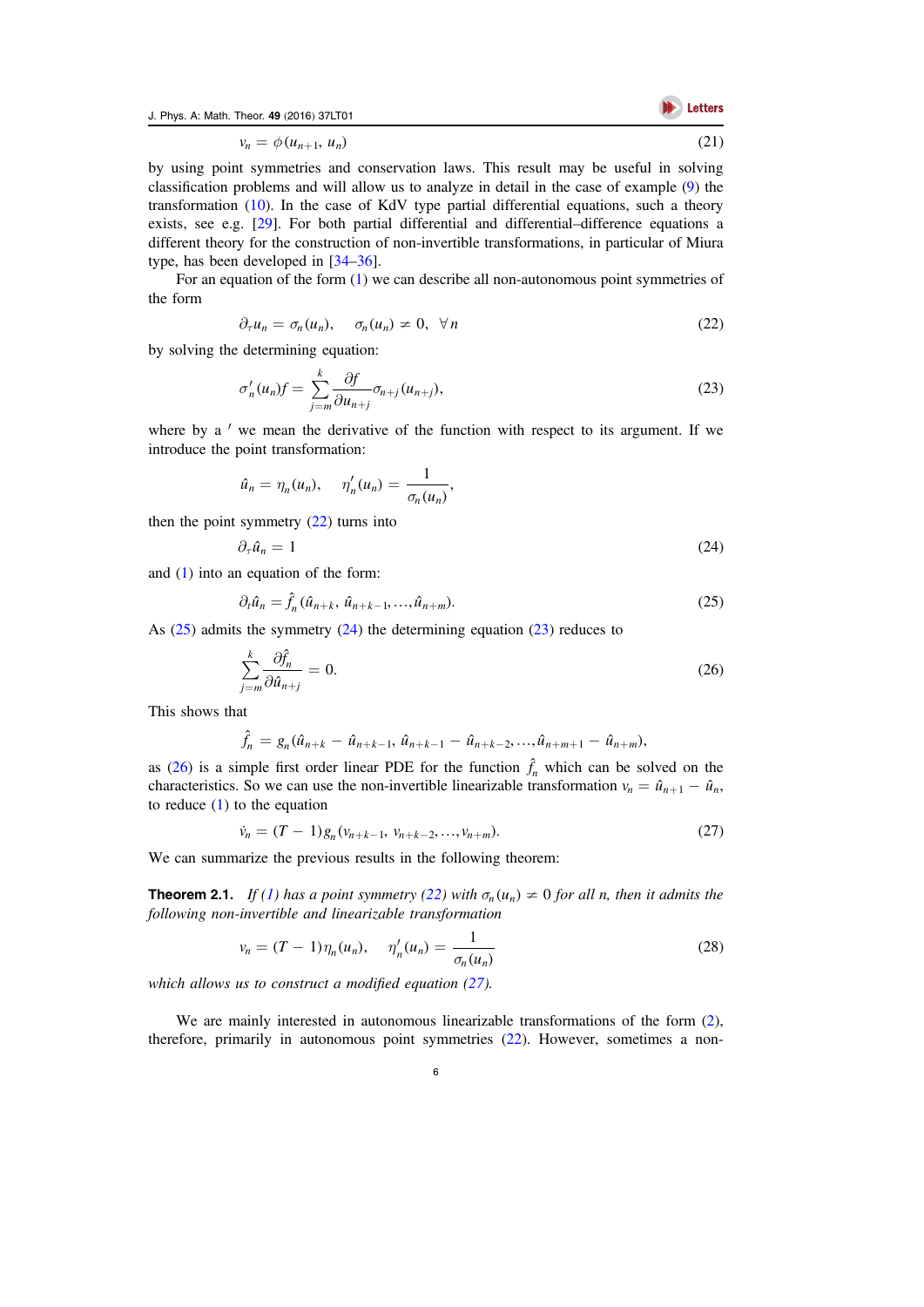<span id="page-7-1"></span>

Table 1. Examples of point symmetries ([22](#page-6-0)), corresponding autonomous linearizable transformations ([21](#page-5-4)) and point transformations ([29](#page-7-0)).

| $\sigma_n(u_n)$      |       | $(-1)^n$                        | $u_n$         | $(-1)^n u_n$          |
|----------------------|-------|---------------------------------|---------------|-----------------------|
| $\phi(u_{n+1}, u_n)$ | $v_n$ | $u_{n+1} - u_n$ $u_{n+1} + u_n$ | $u_{n+1}/u_n$ | $u_{n+1}u_n$          |
| $\psi_n(\nu_n)$      |       | $(-1)^{n+1}v_n$                 | $\exp v_n$    | $\exp[(-1)^{n+1}v_n]$ |

<span id="page-7-0"></span>autonomous point symmetry of the form ([22](#page-6-0)) may also lead to an autonomous result. This is the case when there exists a non-autonomous point transformation

$$
\tilde{\nu}_n = \psi_n(\nu_n) \tag{29}
$$

which turns the transformation ([28](#page-6-6)) into an autonomous one. In this case the resulting equation for  $\tilde{v}_n$  turns out also to be autonomous.

Indeed, the autonomous equation ([1](#page-2-0)) is transformed by the autonomous transformation ([21](#page-5-4)) into ([27](#page-6-5)), i.e.

$$
\dot{v}_n = G_n(v_{n+k}, v_{n+k-1}, \dots, v_{n+m}).
$$
\n(30)

Differentiating  $(21)$  $(21)$  $(21)$  with respect to the continuous variable t we get

$$
G_n(\phi(u_{n+k+1}, u_{n+k}), \phi(u_{n+k}, u_{n+k-1}),..., \phi(u_{n+m+1}, u_{n+m}))
$$
  
= 
$$
\frac{\partial \phi(u_{n+1}, u_n)}{\partial u_n} f(u_{n+k}, ..., u_{n+m}) + \frac{\partial \phi(u_{n+1}, u_n)}{\partial u_{n+1}} f(u_{n+k+1}, ..., u_{n+m+1}).
$$

This shows that  $G_n$  cannot have any explicit dependence on *n*, i.e. the equation for  $v_n$  is autonomous.

Even if  $(27)$  $(27)$  $(27)$  is autonomous we can also simplify the result by applying  $(29)$  $(29)$  $(29)$  with an autonomous function  $\psi$ .

Let us write down in table [1](#page-7-1) the four most typical examples of point symmetries, two of which are not autonomous, together with corresponding autonomous transformations ([21](#page-5-4)).

<span id="page-7-2"></span>We can construct simple autonomous linearizable transformations also starting from conservation laws. Let us now show how. From ([1](#page-2-0)) we can look for conservation laws of the form

$$
\partial_t \rho_n(u_n) = (T-1)h_n, \quad \rho'_n(u_n) \neq 0, \ \forall n,
$$
\n(31)

where  $h_n = h_n(u_{n+k-1},...,u_{n+m})$  with  $k > m$ . The conserved density  $\rho_n$  is found using the criterion introduced in [[19](#page-12-19)]. A function  $\rho_n(u_n)$  is a conserved density of ([1](#page-2-0)) iff

$$
\frac{\delta(\partial_t \rho_n(u_n))}{\delta u_n} = \frac{\delta(\rho'_n(u_n)f)}{\delta u_n} \equiv \sum_{j=m}^k T^{-j} \frac{\partial(\rho'_n(u_n)f)}{\partial u_{n+j}} = 0.
$$
\n(32)

<span id="page-7-3"></span>Let us introduce a variable  $w_n$ , so that  $\rho_n(u_n) = w_{n+1} - w_n$ . It follows from ([31](#page-7-2)) that

$$
\dot{w}_n = h_n(\rho_{n+k-1}^{-1}(w_{n+k} - w_{n+k-1}), \dots, \rho_{n+m}^{-1}(w_{n+m+1} - w_{n+m}))
$$
\n(33)

and we can enunciate the following theorem:

<span id="page-7-5"></span><span id="page-7-4"></span>**Theorem 2.2.** If ([1](#page-2-0)) has a conservation law ([31](#page-7-2)) with  $\rho'_n(u_n) \neq 0$  for all n, then it admits the following non-autonomous non-invertible linearizable transformation:

$$
u_n = \rho_n^{-1}(w_{n+1} - w_n),
$$
\n(34)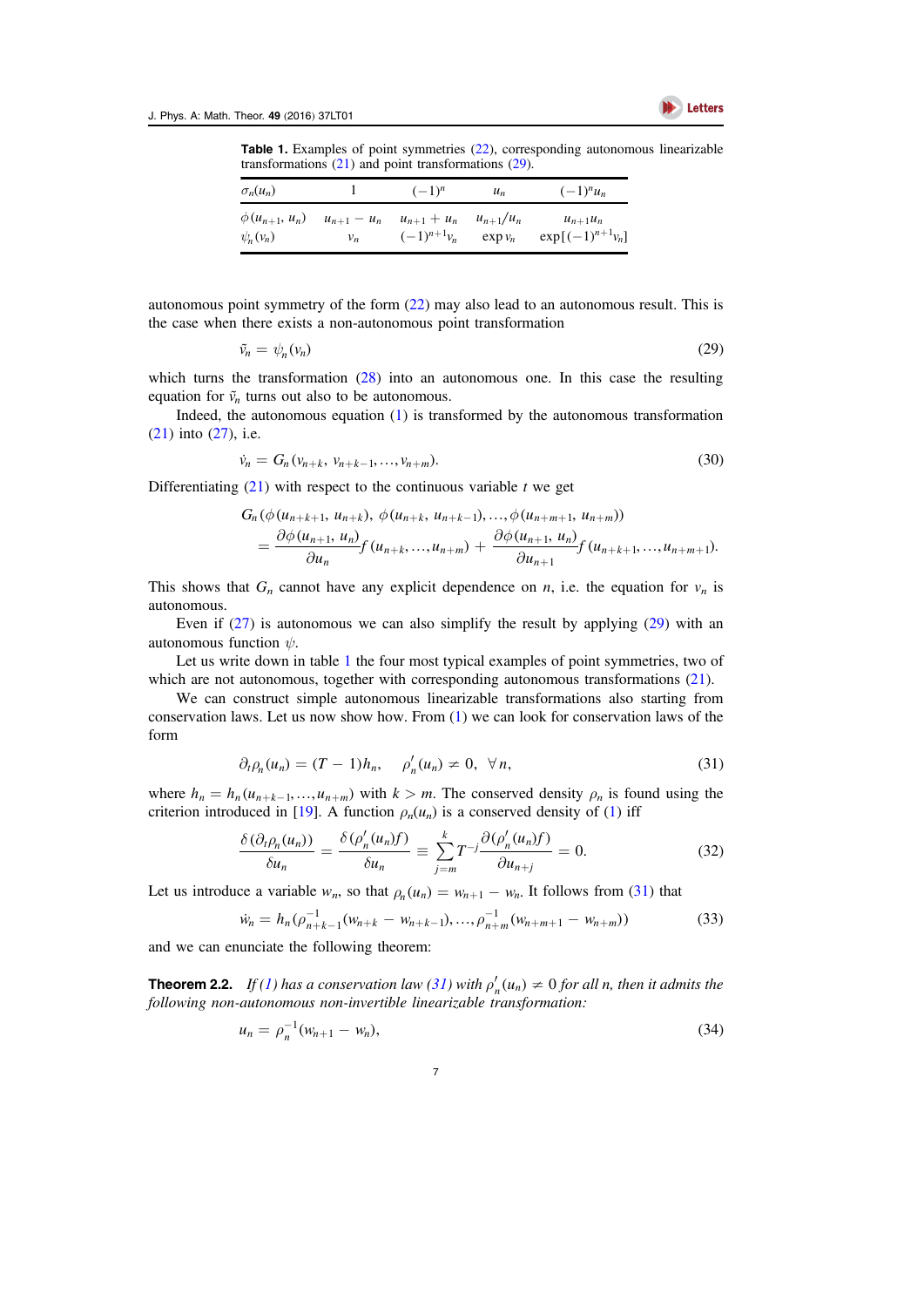<span id="page-8-0"></span>which allows us to construct a modified equation ([33](#page-7-3)).

As we are looking for linearizable transformations of form ([2](#page-2-3)) then we need

$$
u_n = \psi(w_{n+1}, w_n), \tag{35}
$$

<span id="page-8-1"></span>i.e. we are concerned primarily with autonomous conservation laws. However, sometimes a non-autonomous conservation law may also lead to an autonomous result. This is the case when a non-autonomous point transformation

$$
\tilde{w}_n = \mu_n(w_n) \tag{36}
$$

<span id="page-8-2"></span>makes transformation  $(34)$  $(34)$  $(34)$  autonomous, i.e. of form  $(35)$  $(35)$  $(35)$ . In this case introducing  $(36)$  $(36)$  $(36)$  into ([33](#page-7-3)) and renaming  $\tilde{w}_n$  as  $w_n$  to simplify the notation, we get:

$$
\dot{w}_n = H_n(w_{n+k}, w_{n+k-1}, \dots, w_{n+m}).
$$
\n(37)

<span id="page-8-3"></span>In this case we can only show that  $(37)$  $(37)$  $(37)$  for  $w_n$  is close to an autonomous one as we have:

$$
\partial_t w_n = \tilde{H}(w_{n+k}, \dots, w_{n+m}) + Q_n(w_n). \tag{38}
$$

<span id="page-8-4"></span>In all cases we have considered up to now we can pass to the autonomous equation

$$
\partial_t w_n = \tilde{H}(w_{n+k}, \dots, w_{n+m}) \tag{39}
$$

as  $\partial_{\tau} w_n = Q_n(w_n)$  is a point symmetry of ([38](#page-8-3)), and ([35](#page-8-0)) transforms both (38) and ([39](#page-8-4)) into the same equation ([1](#page-2-0)).

<span id="page-8-8"></span>Let us see the passage from  $(37)$  $(37)$  $(37)$  to  $(38)$  $(38)$  $(38)$  in more detail: let us assume that  $(37)$  is transformed into  $(1)$  $(1)$  $(1)$  by the transformation  $(35)$  $(35)$  $(35)$ . Then we can differentiate  $(35)$  with respect to the continuous variable  $t$  and we get:

$$
f(\psi(w_{n+k+1}, w_{n+k}), \psi(w_{n+k}, w_{n+k-1}), ..., \psi(w_{n+m+1}, w_{n+m}))
$$
  
= 
$$
\frac{\partial \psi(w_{n+1}, w_n)}{\partial w_n} H_n + \frac{\partial \psi(w_{n+1}, w_n)}{\partial w_{n+1}} H_{n+1}.
$$
 (40)

<span id="page-8-5"></span>If  $k > 0$  and  $m < 0$  then we can differentiate with respect to  $w_{n+k+1}$  and  $w_{n+m}$  and we get:

$$
\frac{\partial f}{\partial u_{n+k}} T^k \frac{\partial \psi}{\partial w_{n+1}} = \frac{\partial \psi}{\partial w_{n+1}} \frac{\partial H_{n+1}}{\partial w_{n+k+1}},\tag{41}
$$

$$
\frac{\partial f}{\partial u_{n+m}} T^m \frac{\partial \psi}{\partial w_n} = \frac{\partial \psi}{\partial w_n} \frac{\partial H_n}{\partial w_{n+m}}.
$$
\n(42)

<span id="page-8-7"></span><span id="page-8-6"></span>From ([41](#page-8-5)), ([42](#page-8-6)) we deduce that  $\frac{\partial H_n}{\partial w_{n+}}$ *H*  $\frac{\partial H_n}{w_{n+1}}$  $rac{H_n}{\partial w_{n+1}}$  and  $rac{\partial H_n}{\partial w_{n+1}}$ *H*  $\frac{\partial H_n}{\partial w_{n+1}}$  $\frac{n_n}{n+m}$  are autonomous and consequently

$$
H_n = \tilde{H}(w_{n+k}, \dots, w_{n+m}) + \hat{H}_n(w_{n+k-1}, \dots, w_{n+m+1}). \tag{43}
$$

Substituting ([43](#page-8-7)) into ([40](#page-8-8)) we get an expression indicating that  $\frac{\partial \psi}{\partial w_n} \hat{H}_n + \frac{\partial \psi}{\partial w_{n+1}} \hat{H}_n$  $\frac{\partial \psi}{\partial w_n} \hat{H}_n + \frac{\partial \psi}{\partial w_{n+1}} \hat{H}_{n+1}$  is also autonomous and we can repeat the procedure. At the end we get

$$
H_n = \tilde{H}(w_{n+k}, ..., w_{n+m}) + Q_n(w_n),
$$
\n(44)

where  $Q_n$  is such that  $\frac{\partial \psi}{\partial w_n} Q_n + \frac{\partial \psi}{\partial w_{n+1}} Q_{n+1} =$  $\frac{\partial \psi}{\partial w_n} Q_n + \frac{\partial \psi}{\partial w_{n+1}} Q_{n+1} = 0$ . This shows that on the rhs of ([40](#page-8-8))  $H_n$  can be replaced by  $\tilde{H}$ . Consequently ([37](#page-8-2)) and  $\dot{w}_n = \tilde{H}$  are transformed by the same transformation  $(35)$  $(35)$  $(35)$  into the same equation  $(1)$  $(1)$  $(1)$ .

<span id="page-8-9"></span>In the particular case when

$$
\rho_n(u_n) = (-1)^n p(u_n) \tag{45}
$$

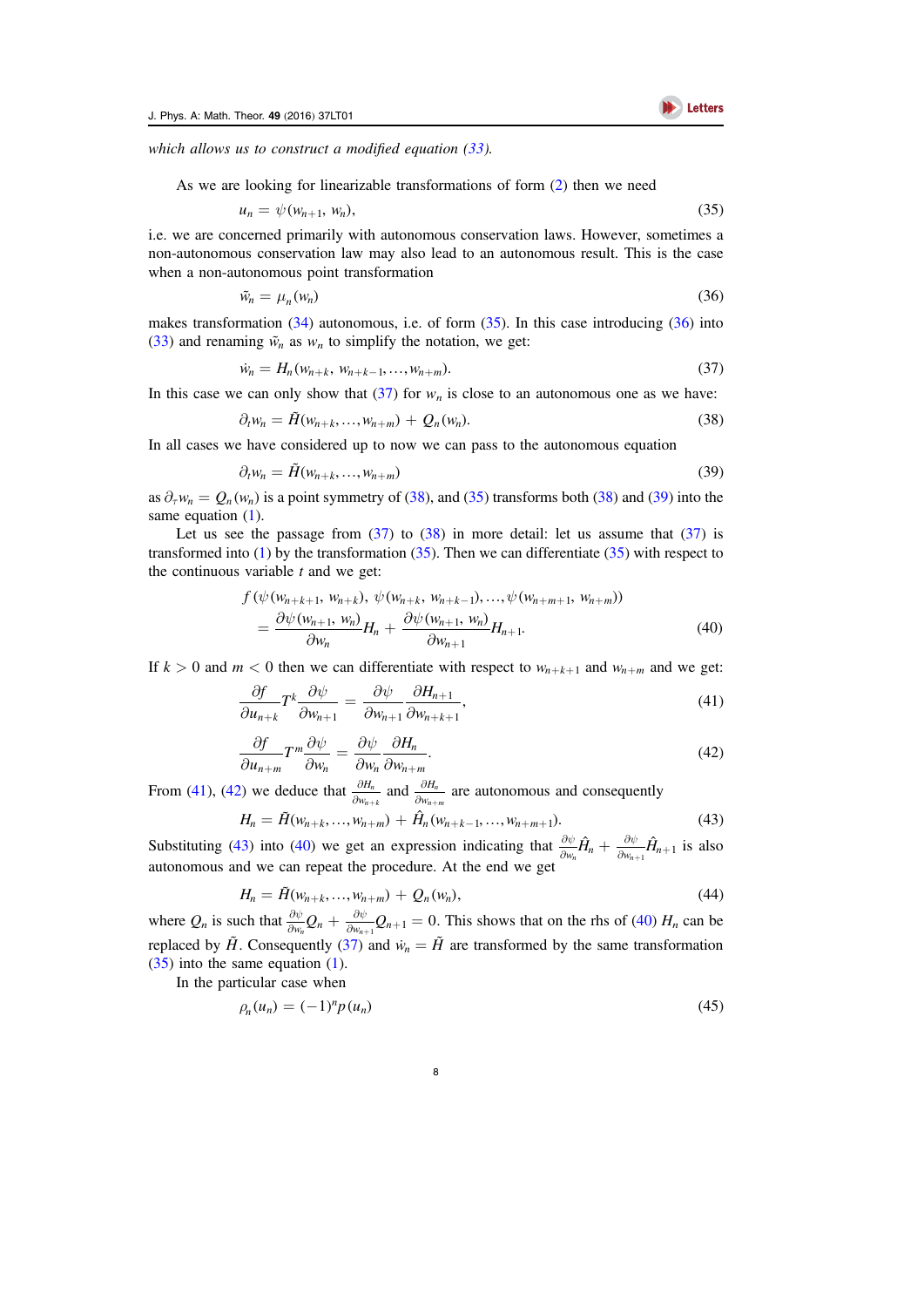<span id="page-9-1"></span>

**Table 2.** Examples of conserved densities of  $(31)$  $(31)$  $(31)$  and corresponding autonomous lin-earizable transformations ([35](#page-8-0)), up to autonomous point transformations of  $w_n$ .

| $\rho_n(u_n)$        | $u_n$           | $(-1)^n u_n$    | $\log u_n$    | $(-1)^n \log u_n$ |
|----------------------|-----------------|-----------------|---------------|-------------------|
| $\psi(w_{n+1}, w_n)$ | $w_{n+1} - w_n$ | $w_{n+1} + w_n$ | $W_{n+1}/W_n$ | $W_{n+1}W_n$      |

<span id="page-9-0"></span>this procedure is more obvious. In this case we have the representation

$$
\partial_t p(u_n) = (T+1)\hat{h}_n,\tag{46}
$$

where  $\hat{h}_n = (-1)^{n+1} h_n$ . As the left-hand side of ([46](#page-9-0)) is autonomous, we can easily prove that

$$
\hat{h}_n = \tilde{h}(u_{n+k-1},...,u_{n+m}) + (-1)^n c, \quad c \in \mathbb{C},
$$

and  $(-1)^n c$  is in the null space of  $T + 1$ . So, there is a representation ([46](#page-9-0)) with the autonomous function  $\tilde{h}$  instead of  $\hat{h}_n$ . In this case the autonomous linearizable transformation and the new equation can be defined as follows:

$$
p(u_n) = w_{n+1} + w_n, \quad \partial_t w_n = \tilde{h}.
$$

Let us write down in table [2](#page-9-1) the four most typical examples of conserved densities together with the corresponding autonomous transformations ([35](#page-8-0)). Two of these conserved densities are non-autonomous and have the special form ([45](#page-8-9)).

For a given conserved density  $\rho_n(u_n)$ , if the representation ([31](#page-7-2)) contains instead of  $T - 1$ a higher order linear difference operator with constant coefficients, we can get more linearizable transformations. For instance, for the Volterra equation given in  $(5)$  $(5)$  $(5)$ , one has the following conservation law

$$
\partial_t \log v_n = (T^2 - 1)v_{n-1} = (T - 1)(T + 1)v_{n-1}.
$$

<span id="page-9-2"></span>In this case we can construct three linearizable transformations in a quite similar way:

$$
v_n = \frac{u_{n+1}}{u_n}, \quad v_n = u_{n+1}u_n, \quad v_n = \frac{u_{n+2}}{u_n}, \tag{47}
$$

with the corresponding modified Volterra equations. For instance, from the last of the transformations in ([47](#page-9-2)) we get the following modified Volterra equation

$$
\dot{u}_n = \frac{u_{n+1}u_n}{u_{n-1}}.
$$

A further example is provided by ([11](#page-3-6)). Considering the conserved density  $\log v_n$  we get:

 $\partial_t \log v_n = (T^4 + T^3 - T - 1)v_{n-2} = (T - 1)(T + 1)(T - c_1)(T - c_2)v_{n-2}$ where  $c_{1,2} = -\frac{1}{2} \pm \frac{1}{2}$  $\frac{3i}{2}$ . Here we have more possibilities. If we start from the operator  $T - c_1$ instead of  $T - 1$ , we can construct the transformation  $v_n = u_{n+1} u_n^{-c_1}$ . Another possibility is provided by the operator

$$
(T - c_1)(T - c_2) = T^2 + T + 1
$$

which leads to the known transformation ([18](#page-5-1)) with  $a = 0$ . It is clear that this transformation is the superposition of the following ones:

$$
v_n = z_{n+1} z_n^{-c_1}, \quad z_n = u_{n+1} u_n^{-c_2}.
$$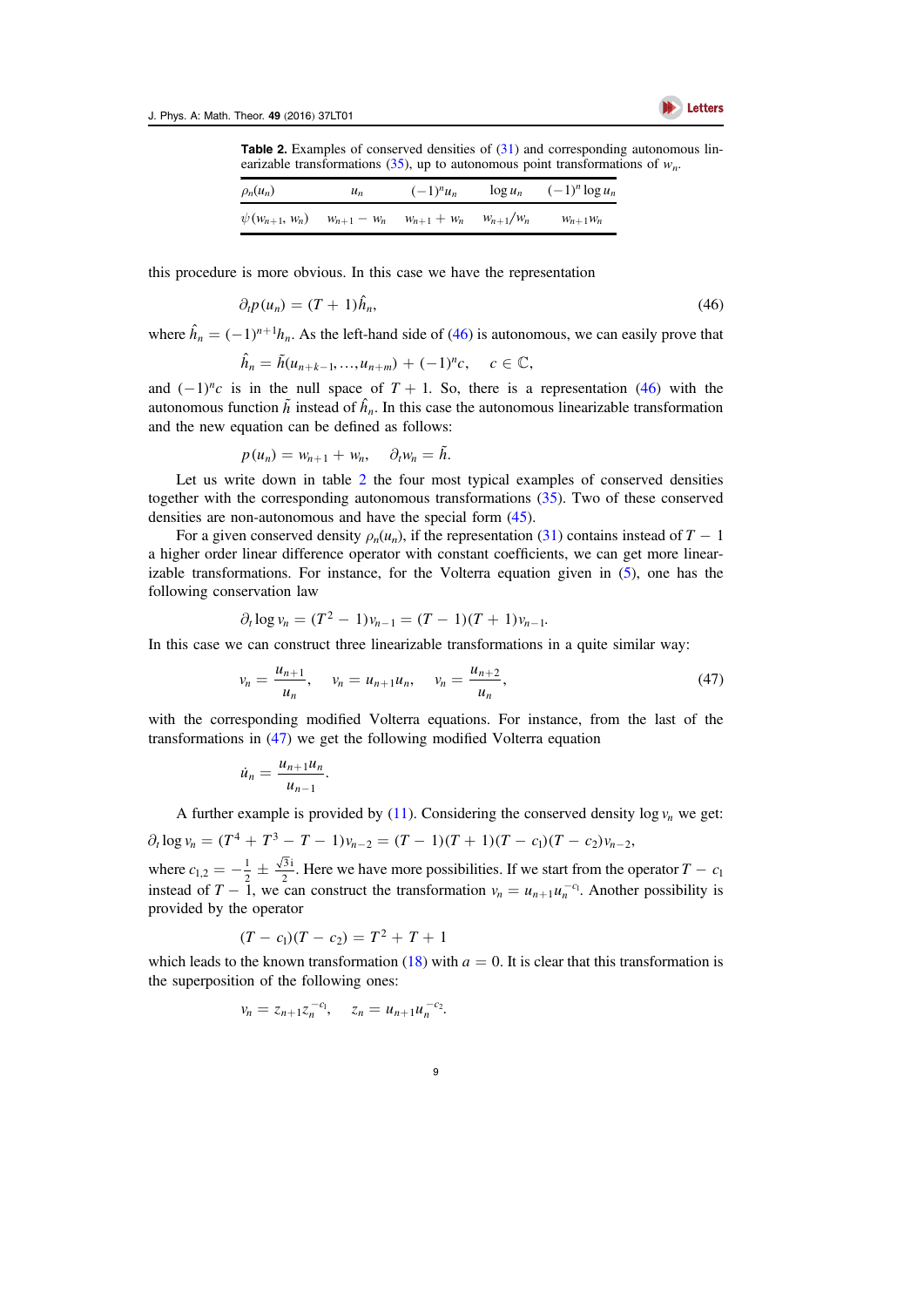Letters

<span id="page-10-3"></span>As a final example we consider ([17](#page-5-0)). In this case one has

$$
\partial_t \int \frac{\mathrm{d}u_n}{u_n^2 + au_n} = (T^3 - 1)u_{n-1}u_{n-2}.\tag{48}
$$

Equation ([48](#page-10-3)) provides a number of possibilities, too.

#### <span id="page-10-0"></span>3. Discussion of example (9)

A transformation of the form  $(2)$  $(2)$  $(2)$  transforming  $(9)$  $(9)$  $(9)$  into  $(11)$  $(11)$  $(11)$  can be found by a straightforward investigation [[37](#page-12-2)]. We can fix  $s = -1$  and  $q = 1$  in ([2](#page-2-3)) and then we find the explicit transform ([10](#page-3-3)).

Let us try to find  $(10)$  $(10)$  $(10)$  as a chain of linearizable transformations relating  $(9)$  $(9)$  $(9)$  and  $(11)$  $(11)$  $(11)$  by applying the theory presented in section [2.](#page-3-2) Let us start from ([9](#page-3-1)) and find a conservation law of density  $\rho_n(u_n) = (-1)^n \log u_n$ . According to table [2](#page-9-1) this gives the transformation  $u_n = w_{n+1} w_n$  which relates ([9](#page-3-1)) to

$$
\dot{w}_n = (w_{n+2} - w_n)(w_{n+1} - w_{n-1})(w_n - w_{n-2}).
$$
\n(49)

We can now apply the obvious transformation  $z_n = w_{n+1} - w_{n-1}$ . This is the superposition of the first two transformations of table [1,](#page-7-1) which are provided by the point symmetry

 $\partial_{\tau}w_n = \alpha + \beta (-1)^n$ .

<span id="page-10-4"></span>The resulting equation reads:

$$
\dot{z}_n = z_n (z_{n+2} z_{n+1} - z_{n-1} z_{n-2}). \tag{50}
$$

This is the well-known modification of  $(11)$  $(11)$  $(11)$ . The transformation of  $(50)$  $(50)$  $(50)$  into  $(11)$  is  $v_n = z_{n+1} z_n$  and it corresponds to the symmetry  $\partial_\tau z_n = (-1)^n z_n$ .

<span id="page-10-2"></span>We can construct the same chain of linearizable transformations, moving in the opposite direction, i.e. starting from  $(11)$  $(11)$  $(11)$ . We are led to the following picture:

$$
C: (49) \xrightarrow{\eta_2: z_n = w_{n+1} - w_{n-1}} D: (50)
$$
\n
$$
\eta_1: u_n = w_{n+1}w_n
$$
\n
$$
\downarrow \eta_3: v_n = z_{n+1}z_n
$$
\n(51)\n
$$
A: (9) \xrightarrow{\eta_1: (10)} B: (11)
$$

It turns out that the superposition of the three linearizable transformations shown in the picture can be rewritten as ([10](#page-3-3)) which is of form ([2](#page-2-3)):  $\eta = \eta_3 \circ \eta_2 \circ \eta_1^{-1}$ .

We see that in order to find the unknown function  $u_n$  in the non-autonomous nonlinear discrete equation ([10](#page-3-3)), one has to find  $w_n$  by solving two linear problems  $v_n = z_{n+1}z_n$  and  $z_n = w_{n+1} - w_{n-1}$  and then to construct  $u_n$  using the explicit formula  $u_n = w_{n+1} w_n$ .

### <span id="page-10-1"></span>4. Conclusions

In this article we discuss the transformations necessary to classify differential–difference equations. By a definition [2.1](#page-4-3) we introduce what we call a *linearizable transformation*, e.g. a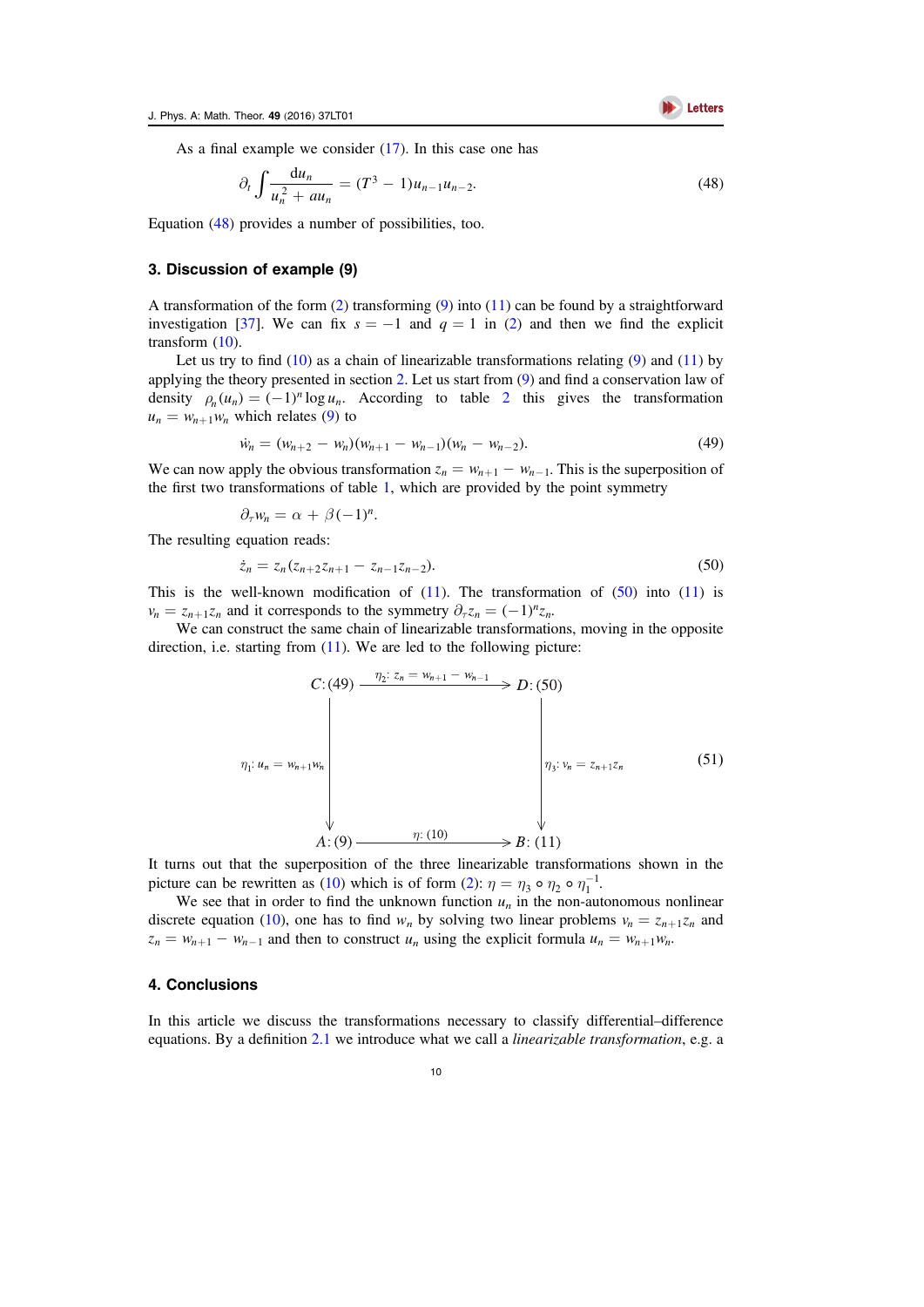

transformation, linear in one direction, which in the other direction corresponds to one of the many kinds of discrete potentiations. This is not a transformation of Miura type as its inversion is also simple, being usually of discrete potentiation type. Using this definition we are able to introduce two theorems, [2.1](#page-6-7) and [2.2](#page-7-5), which allow us to construct transformations to a new differential–difference equation, if the first has point symmetries or conservation laws. These two theorems are used in section  $3$  to show that  $(9)$  $(9)$  $(9)$  and  $(11)$  $(11)$  $(11)$  are related by a linearizable transformation.

This result is the starting point for a subsequent work  $[13]$  $[13]$  $[13]$  in progress on the classifi-cation of a class of differential–difference equations of form ([1](#page-2-0)) with  $k = 2$  and  $m = -2$ which extends the classification of Volterra type equations, corresponding to  $k = 1$  and  $m = -1$ , carried out with great success in [[33](#page-12-20)].

## Acknowledgments

RIY has been partly supported by the Russian Foundation for Basic Research (grant no. 14- 01-97008-r-povolzhie-a). DL has been partly supported by the Italian Ministry of Education and Research, 2010 PRIN Continuous and discrete nonlinear integrable evolutions: from water waves to symplectic maps and by INFN IS-CSN4 Mathematical Methods of Nonlinear Physics.

#### References

- <span id="page-11-6"></span>[1] Adler V E 2011 On a discrete analog of the Tzitzeica equation arXiv:[1103.5139](http://arxiv.org/abs/1103.5139)
- <span id="page-11-10"></span>[2] Adler V E 2014 Necessary integrability conditions for evolutionary lattice equations Teoret. Mat. Fiz. 181 [276](http://dx.doi.org/10.4213/tmf8722)–95
- Adler V E 2014 Theoretical and Mathematical Physics 181 [1367](http://dx.doi.org/10.1007/s11232-014-0218-2)–82 (Engl. transl.)
- [3] Adler V E 2016 Integrability test for evolutionary lattice equations of higher order J. Symb. Comput. **74** [125](http://dx.doi.org/10.1016/j.jsc.2015.05.008)-39
- <span id="page-11-11"></span>[4] Adler V E 2016 Integrable Möbius invariant evolutionary lattices of second order arXiv[:1605.](http://arxiv.org/abs/1605.00018) [00018](http://arxiv.org/abs/1605.00018) [nlin.SI]
- <span id="page-11-3"></span>[5] Adler V E, Bobenko A I and Suris Yu B 2003 Classification of integrable equations on quadgraphs. The consistency approach Comm. Math. Phys. 233 [513](http://dx.doi.org/10.1007/s00220-002-0762-8)-43
- <span id="page-11-4"></span>[6] Adler V E, Bobenko A I and Suris Yu B 2009 Discrete nonlinear hyperbolic equations. Classification of integrable cases Funct. Anal. Appl. [43](http://dx.doi.org/10.1007/s10688-009-0002-5) 3–[17](http://dx.doi.org/10.1007/s10688-009-0002-5)
- <span id="page-11-7"></span>[7] Adler V E and Postnikov V V 2014 On discrete 2D integrable equations of higher order J. Phys. A: Math. Theor. 47 [045206](http://dx.doi.org/10.1088/1751-8113/47/4/045206)
- <span id="page-11-0"></span>[8] Adler V E, Shabat A B and Yamilov R I 2000 Symmetry approach to the integrability problem Teoret. Mat. Fiz. 125 [355](http://dx.doi.org/10.4213/tmf675)–424 (in Russian)
- <span id="page-11-2"></span>Adler V E, Shabat A B and Yamilov R I 2000 Theor. Math. Phys 125 [1603](http://dx.doi.org/10.1023/A:1026602012111)–61 (Engl. transl.) [9] Bobenko A I and Suris Y B 2002 Integrable systems on quad-graphs Int. Math. Res. Not. [2002](http://dx.doi.org/10.1155/S1073792802110075)
- [573](http://dx.doi.org/10.1155/S1073792802110075)–[611](http://dx.doi.org/10.1155/S1073792802110075)
- <span id="page-11-9"></span><span id="page-11-8"></span>[10] Bogoyavlensky O I 1988 Integrable discretizations of the KdV equation Phys. Lett. A [134](http://dx.doi.org/10.1016/0375-9601(88)90542-7) 34–8 [11] Bogoyavlenskii O I 1991 Algebraic constructions of integrable dynamical systems-extensions of
- the Volterra system Uspekhi Mat. Nauk [46](http://dx.doi.org/10.1070/RM1991v046n03ABEH002801) 3-48
- Bogoyavlenskii O I 1991 Russian Mathematical Surveys [46](http://dx.doi.org/10.1070/RM1991v046n03ABEH002801) 1–[64](http://dx.doi.org/10.1070/RM1991v046n03ABEH002801) (Engl. transl.)
- <span id="page-11-5"></span>[12] Boll R 2011 Classification of 3D consistent quad-equations J. Nonlinear Math. Phys. 18 [337](http://dx.doi.org/10.1142/S1402925111001647)–65
- <span id="page-11-12"></span>[13] Garifullin R N, Levi D and Yamilov R I 2016 Classification of five-point differential–difference equations work in progress
- <span id="page-11-1"></span>[14] Garifullin R N and Yamilov R I 2012 Generalized symmetry classification of discrete equations of a class depending on twelve parameters J. Phys. A: Math. Theor. 45 [345205](http://dx.doi.org/10.1088/1751-8113/45/34/345205)
- <span id="page-11-14"></span>[15] Hirota R 1979 Nonlinear partial difference equations. V. Nonlinear equations reducible to linear equations J. Phys. Soc. Jpn. 46 [312](http://dx.doi.org/10.1143/JPSJ.46.312)–9
- <span id="page-11-13"></span>[16] Itoh Y 1975 An H-theorem for a system of competing species Proc. Japan Acad. 51 [374](http://dx.doi.org/10.3792/pja/1195518557)–9